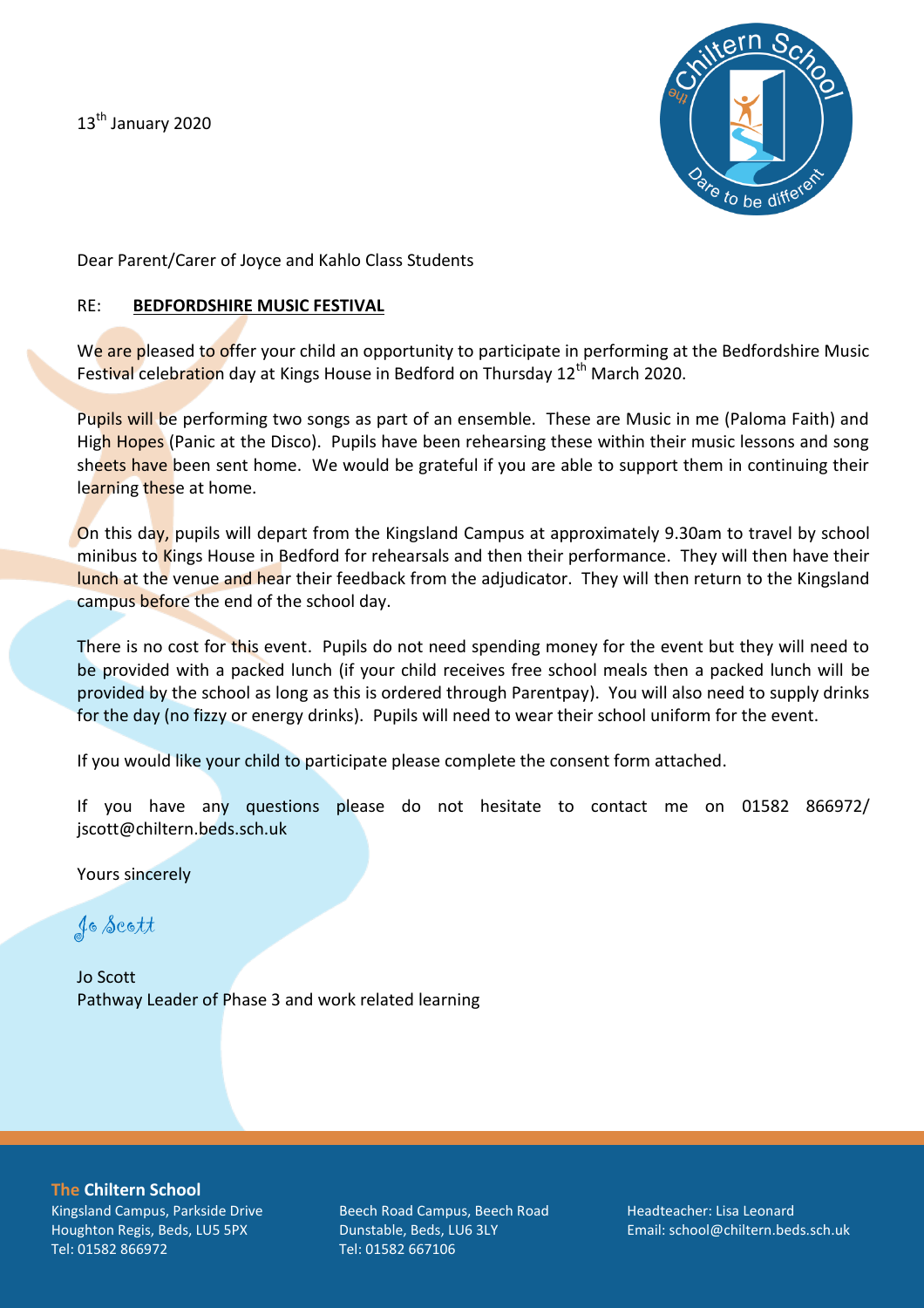

# **PARENTAL CONSENT FORM & STATEMENT OF INSURANCE**

#### **Before signing and returning Consent Form it is important that you understand:**

- 1. That whilst the supervisory adults in charge of the group will take all reasonable care of the young person, neither they, nor the Local Authority, can necessarily be held liable in respect of loss of or damage to the property or injury suffered by the young person arising out of the educational visit or journey, unless such loss, damage or injury results from the negligence of Central Bedfordshire Council, its employees or official volunteers.
- 2. The extent and limitations of the insurance cover provided (see accompanying Statement of Insurance).
- 3. I agree to my child receiving medication as instructed and any emergency dental, medical or surgical treatment, including anaesthetic or blood transfusion, as considered necessary by the medical authorities present. In all cases every effort will be made to contact parents in the first instance so long as time allows.

#### **STATEMENT TO PARENTS / CARERS ON INSURANCE COVER**

- Where a young person is injured or their personal property damaged by an accident resulting from the negligence of Central Bedfordshire Council, its employees, or any voluntary helper, a legal claim for damages can be made against the Council. The Council has insurance cover to meet such proven claims.
- If the accident was not due to the negligence of Central Bedfordshire Council, its employees or voluntary helpers, then you cannot be compensated by the Council. You may, however, be able to make a claim on a third party involved in the accident, for example, a motorist.
- Central Bedfordshire Council does not provide Personal Accident Insurance cover for young persons (except those attending the Blue Peris Mountain Centre) and you may wish to consider providing Personal Accident Insurance Cover for your child, unless the information to parents indicates that the school has made provision. Most insurance companies can provide cover.
- If your child is going on a school visit or journey, the above advice still applies, but the school may have provided additional insurance cover. If additional insurance cover has been provided, the details are shown below. If you are not satisfied with the extent of the cover provided, you can provide additional insurance for your child.

#### **Please retain this section for your future reference**

**The Chiltern School** Kingsland Campus, Parkside Drive Houghton Regis, Beds, LU5 5PX Tel: 01582 866972

Beech Road Campus, Beech Road Dunstable, Beds, LU6 3LY Tel: 01582 667106

Headteacher: Lisa Leonard Email: school@chiltern.beds.sch.uk